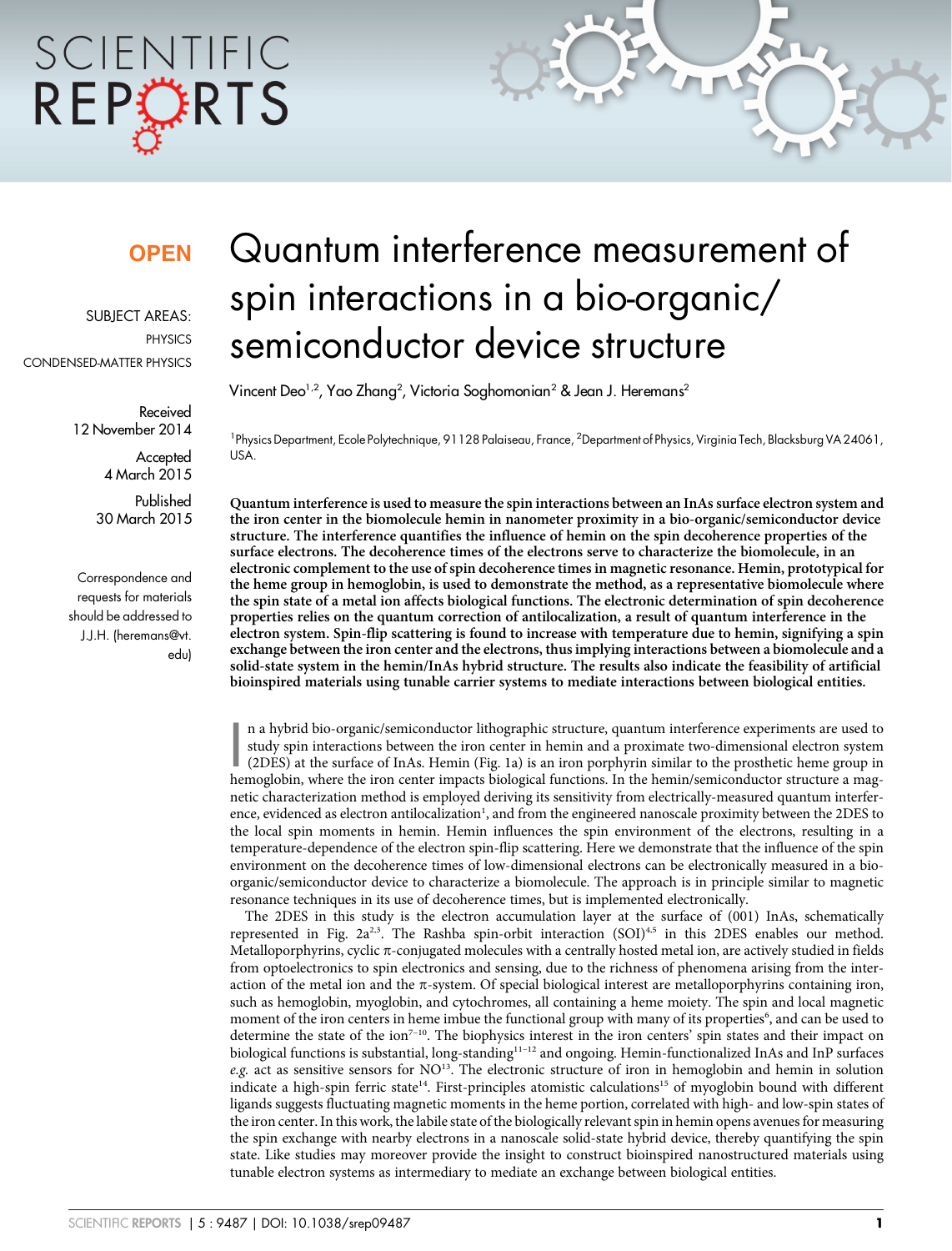

Figure 1 | Chemical structures of the surface species used in this work. (a), Structure of hemin chloride (hemin), with the Fe center in the  $+3$ oxidation state. (b), Structure of Protoporphyrin IX (PP-IX).

The spin interactions measurably modify the quantum corrections to the 2DES electrical conductivity at low temperatures  $(< 10 K)$ . The corrections in electronic transport stem from quantum interference of electron partial waves on time-reversed pairs of backscattered trajectories. Constructive interference results in increased backscattering and hence increased resistance (weak localization, WL). Under SOI a closed diffusive path is accompanied by a spin rotation of  $2\pi$ , resulting in a change of sign of the wavefunction, destructive interference, reduced backscattering and hence decreased resistance (antilocalization,  $AL$ )<sup>16</sup>. AL thus originates in spin-dependent interference of electrons and is sensitive to spin decoherence<sup>1,16-19</sup>. The spin decoherence of the surface electrons in turn is a sensitive gauge of their spin interactions with magnetic impurities, exceeding direct magnetic measurements in sensitivity<sup>20</sup> and capable of quantifying spin interactions in our low-dimensional spin system. Parallels with magnetic resonance methods (EPR and NMR) can be found in the method of characterizing the local spin environment by measuring the spin decoherence time (a  $T_2$  time). In AL, a magnetic field  $\overline{B}$ applied normally to the 2DES breaks the time reversal symmetry and reduces the interference effect, leading to a characteristic magnetoresistance (MR)<sup>1,17-19</sup> determined by four characteristic decoherence or scattering rates<sup>1,19,21</sup>. The scattering rates (inverse scattering times) are the elastic scattering rate  $\tau_0^{-1}$  as independently deduced from the areal electron density  $n_s$  and from the electron mobility, the inelastic scattering rate  $\tau_i^{-1}$ , the SOI scattering rate  $\tau_{SO}^{-1}$ , and the magnetic spin-flip scattering rate  $\tau_s^{-1}$ . The total electron decoherence rate,  $\tau_{\phi}^{-1}$ , is obtained as  $\tau_{\phi}^{-1} = \tau_i^{-1} + 2 \tau_s^{-1}$ . The spin-flip rate  $\tau_{\rm s}^{-1}$  is here of particular value because it conveys information about the interactions between the surface hemin and the 2DES<sup>1,19</sup>. The experiments measure the longitudinal resistance  $R(B)$ , with data presented as MR,  $\Delta R(B) = R(B) - R(B = 0)$  normalized to  $R_0 = R(B = 0)$ 0). Since the quantum corrections to the two-dimensional conductivity  $\sigma_2(B)$  are small, we have  $\Delta R(B)/R_0 \approx -\Delta \sigma_2(B)/\sigma_2(B=0)$  where  $\Delta \sigma_2(B) = \sigma_2(B) - \sigma_2(B=0)$ . This work uses the expression for  $\Delta\sigma_2(B)$  of Ref. 18 modified for the presence of spin-flip scattering<sup>19</sup>:

$$
\Delta \sigma_2(B) = -\frac{e^2}{2\pi^2 \hbar} \left[ F\left(\frac{B_0}{|B|}\right) - F\left(\frac{B_i + B_{so} + B_s}{|B|}\right) + \frac{1}{2} F\left(\frac{B_i + 2B_S}{|B|}\right) - \frac{1}{2} F\left(\frac{B_i + 2B_{So}}{|B|}\right) \right],
$$
\n(1)

where  $F(x) = \Psi(1/2 + x) - \ln(x)$ ,  $\Psi$  is the digamma function, and each scattering time  $\tau_{\alpha}$  (with  $\alpha = 0, i, so, s$ ) enters via a characteristic magnetic field  $B_{\alpha} = \hbar/(4eD\tau_{\alpha})$ , with D the two-dimensional diffusion coefficient. A numerical fit of  $\Delta R(B)/R_0$  to equation (1) allows for the extraction of the unknown scattering rates. Expressions derived from Ref. 18 have the advantage of computational simplicity and physical transparency<sup>22</sup>, while assuming a diffusive transport regime, where also the Elliott-Yafet (EY) spin-orbit scattering mechanism<sup>23,24</sup> dominates over the D'yakonov-Perel (DP) mechanism<sup>23,24</sup>,



Figure 2 | 2DES at InAs surface and serpentine pattern. (a), Schematic cross-section of the 2DES electron accumulation layer ( $\sim$ 20 nm in depth) at the surface of InAs.  $|\Psi|^2$  represents the electron wavefunction probability density (arbitrary units), maximal  $\sim$  8 nm from the surface, and tailing off into the InAs bulk. The hemin molecules on the surface are represented by red circles, and the spin associated with them as red arrows. (b), Optical photograph of a serpentine pattern, with electrical contact areas. Serpentine mesas are fabricated by photolithography, and are employed to increase the MR signal by increasing the InAs channel length to width ratio.

and have applicability in the low magnetic field regime with  $B < B_0$ . As shown below, the data numerically follows Eq. 1 very closely, while yielding a consistent series of scattering times compatible with physical understanding. More important in this method than absolute values of the  $\tau_{\alpha}$  is that the relative values of the  $\tau_{\alpha}$  do not vary significantly with consistent application of the same model. Then reliable information is obtained from the comparative trend under surface coverage by hemin and under varying temperature T. Consistency of the data with the model is further demonstrated by showing, below, that the behavior of SOI scattering rate  $\tau_{SO}^{-1}$  is compatible with the EY mechanism.

#### **Results**

Hemin is used as a model for hemoglobin, with protoporphyrin IX (PP-IX, Fig. 1b), as the iron-free species. Comparative quantum interference experiments<sup>19</sup> involving PP-IX, hemin, and solvent only, are performed to assess the influence of the iron center. The InAs surface is patterned with serpentine mesas (Fig. 2b) (Supplementary Section 1). Starting with three serpentines, we deposit 0.1  $\mu$ L of 6  $\mu$ M solution of PP-IX on one, and of hemin on the second, both in the same ethanol : dichloromethane solvent. The third serpentine is covered by 0.1 µL solvent only, as reference for the comparative study. As the PP-IX and hemin solutions air-dry, they leave behind multilayers of PP-IX or hemin on their respective serpentine. After drying, the three serpentines are cooled-down to measurement temperatures  $T (0.4 K \leq T \leq 5 K)$  at the same time, minimizing cooldown variations. The AL signals are comparatively measured on the three serpentines, and it is from the comparative (rather than absolute) data that conclusions are drawn about the interactions between hemin spins and electron spins. Comparative measurements between serpentines fabricated in parallel and in identical conditions, and with the same processing and cool-down, eliminate variations due to the sensitivity of the InAs 2DES to external factors.

Surface characterization of hemin-functionalized InAs for NO sensing<sup>13</sup> and surface studies of PP-IX on Pt vs ZnPP-IX on Pt<sup>25</sup> suggest that PP-IX and hemin anchor to a metallic surface through the carboxylic groups, predominantly in an upright orientation for PP-IX, although for ZnPP-IX, the molecules were at an angle from the normal to the surface. Several interactions are at play, including chemisorption via the carboxylic groups,  $\pi$ -interaction between protoporphyrins, and electrostatic interaction between the metal ion of the hemin and the 2DES. Atomic force micrographs (Supplementary Section 2) of multilayers of PP-IX and hemin on unpatterned InAs surfaces show differences in aggregation patterns, presumably due to various interactions of the molecules and the surface. The quantum interference measurement is an averaging technique on an ensemble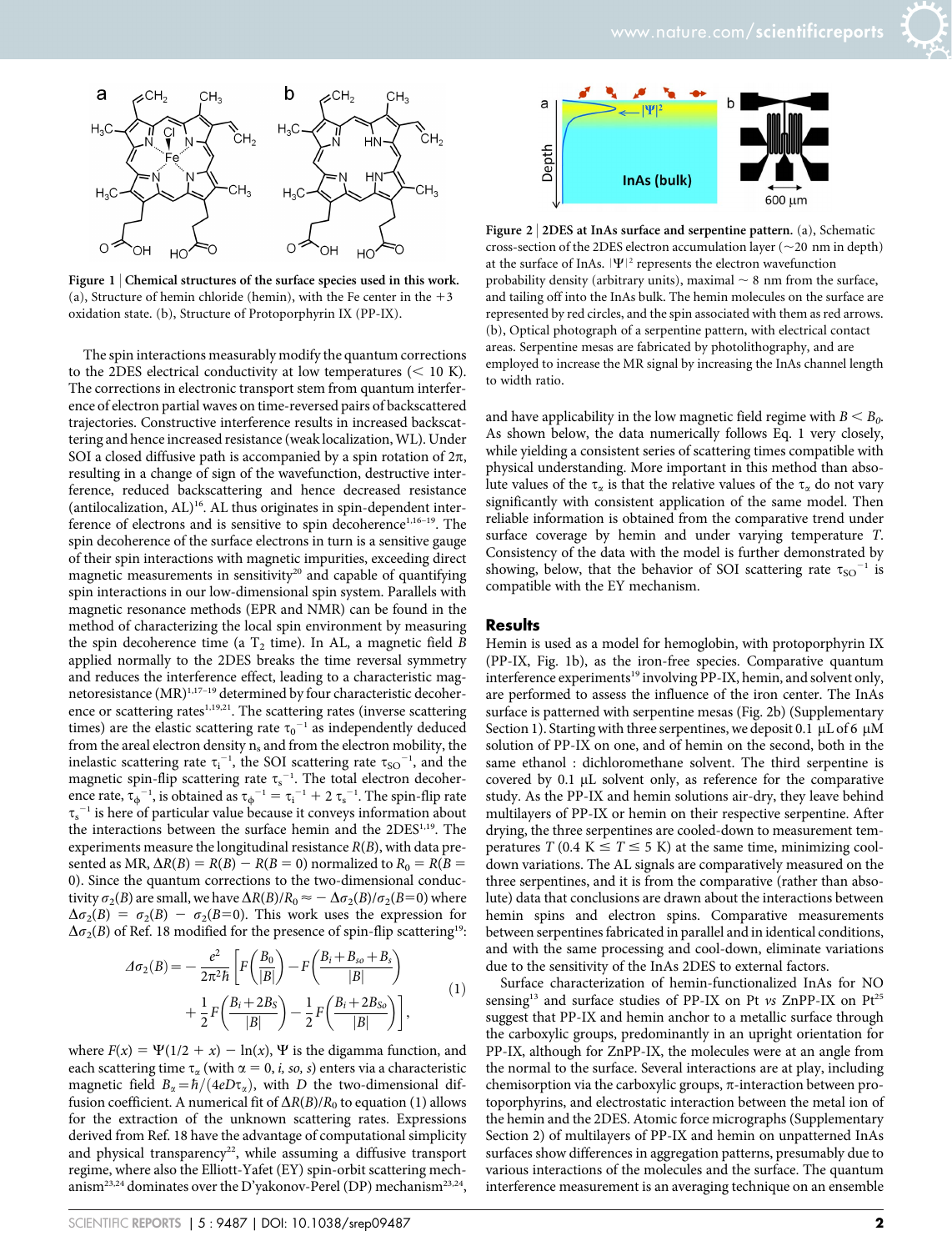of surface magnetic moments and hence minimizes effects of local differences in  $n_s$ , surface attachment and orientation.

Figures 3a-c contain MR data due to AL for the three serpentines, presented as  $\Delta R(B)/R_0$ . Data are parametrized in T, with 0.4 K  $\leq T \leq$ 5.0 K. At lower T the positive MR for  $B \approx 0$  crosses over to negative MR at higher B, a characteristic of AL due to SOI beneficial to obtain values for  $\tau_s^{-1}$  since the non-monotonous MR permits unambiguous numerical fits between data and equation (1). The AL correction fades at higher T due to an increased phase decoherence (quantified below). The data in Figs. 3a–c differ markedly, demonstrating the dependence of AL on specific surface species. The numerical fits of



Figure 3 | Magnetoresistance due to AL for the three serpentines as  $\Delta R(B)/R_0$ , parametrized in T. (a), Solvent-covered serpentine. (b), PP-IXcovered serpentine. (c), Hemin-covered serpentine. In each panel the 8 curves are offset by 2.5  $\times$  10<sup>-4</sup>. Each curve represents data at different *T*; from low to high,  $T = 0.4, 0.55, 0.70, 0.85, 1.2, 2.0, 3.0, 5.0$  K. Black crosses represent experimental data, out of which 1 in 10 is plotted for clarity. Solid red lines are best numerical fits to equation (1).

the data in Fig. 3 to equation (1) were realized using the Monte-Carlo based cross-entropy method<sup>26,27</sup> (Supplementary Section 4), which is well-adapted to non-linear multi-extremal optimization problems in a multi-parameter space. Figure 3 shows an excellent correspondence between the data and Eq. 1. The fitting parameters are  $B_i$ ,  $B_{so}$ and  $B_s$  (proportional to the corresponding scattering rates), while the elastic scattering field  $B_0$  is determined from the measured  $n_s$  and mobility in the 2DES (Methods, and Supplementary Section 3). Uniqueness of the numerical fits is aided by the characteristic crossover from positive MR to negative MR, here occurring for  $B \approx 20$  G. Equation 1 assumes a range of B not exceeding  $B_0$ . From the transport parameters (Supplementary Section 3), the average of  $B_0$  over serpentines and over T can be estimated as  $B_0 \approx 32$  G. Thus the range of B most determining for the fits is included in theoretical region of validity of Eq. 1, supporting the consistency between model and data. In Eq. 1  $B_i$ ,  $B_{so}$  and  $B_s$  appear as combinations  $B_{so} - B_s$  (corresponding to an effective spin scattering rate) and  $B_i + 2 B_s$  (corresponding to  $\tau_{\phi}$ <sup>-1</sup>) such that only two of the unknown fields can be determined from one data set and an added constraint is necessary<sup>19,28</sup>. We consider that  $B_s = 0$  for the reference solvent-covered serpentine, where no magnetic scattering centers are introduced on the 2DES, and therefore values for  $B_i$  and  $B_{so}$  can be determined. For PP-IX- and hemin-covered serpentines, we assume that  $\tau_i^{-1}$  (from which  $B_i$  is determined) is unchanged from the solvent-covered serpentine. These assumptions have precedents in the literature<sup>1,19,28</sup> and are justified from the knowledge that in metal systems magnetic impurities lead to an increase in magnetic spin-flip and SOI scattering rates but leave inelastic scattering unaffected. The identical processing and cool-down history of the serpentines helps validate this assumption, as does the resulting excellence of the fits. With  $B_i$  provided by the reference measurement,  $B_{so}$  and  $B_s$  can be determined for the PP-IXand hemin-covered serpentines to determine the change induced in spin-orbit and spin-flip scattering by the addition of the surface species. Below we discuss the various extracted scattering rates vs T, all presented in Fig. 4. Error bars in Fig. 4 take into account the sensitivity of the fitting residue to a variation in the  $B_{\alpha}$ .

#### **Discussion**

We start with the inelastic scattering rates  $\tau_i^{-1}$  (Fig. 4a) which show a dependence on T close to linear. By the procedure above, the values of  $\tau_i^{-1}$  are unchanged between the PP-IX-, hemin-, and solventcovered serpentines. The data can be fitted to  $\tau_i^{-1} = A T^{1.02} + \tau_{sat}^{-1}$ over the measurement range (A and  $\tau_{\text{sat}}^{-1}$  are fitting parameters). For low-dimensional systems at low  $T$ , Nyquist decoherence<sup>21,29</sup> originating in fluctuations in the electromagnetic background often determines  $\tau_i^{-1}$ , and in two dimensions results in  $\tau_i^{-1} \sim T$ , consistent with the present measurements. The term  $\tau_{\rm sat}{}^{-1}$  denotes a low-T saturation of phase coherence, frequently observed while not fully understood<sup>21</sup>. In this measurement  $\tau_{sat} \approx 19$  ps, constituting an upper bound for  $\tau_i$ .

The spin-orbit scattering rates  $\tau_{SO}^{-1}$  contained in Fig. 4b convey the relative strength of SOI among the differently-covered serpentines. Within the error bars, the non-monotonic dependence on T tracks the dependence of  $n_s$  and mobility in the 2DES (Supplementary Section 3) and can be used to qualitatively identify the dominant spin-orbit scattering mechanism. In the EY mechanism a momentum scattering event leads to a spin-orbit scattering event due to spin-momentum locking, and a dependence  $\tau_{SO}^{-1}$  ~  $E_F^2/\tau_0$  is expected<sup>23,24</sup>, where  $E_F$  denotes the Fermi level. Hence in a 2DES with constant density-of-states, the EY mechanism leads to  $\tau_{SO}^{-1} \sim n_s^2/\tau_0$ . In the DP mechanism spin-orbit scattering is mitigated by motional narrowing and  $\tau_{SO}^{-1} \sim n_s^3 \tau_0$  is expected<sup>23,24</sup>. Experimentally, minima are observed in  $\tau_{SO}^{-1}$ , n<sub>s</sub> and  $\tau_0$ , at  $T \approx$ 1.2...2 K, and the highest measured values occur at  $T \approx 5$  K. The ratio between low and high values for  $n_s^2/\tau_0$  is approximately 0.60, for  $n_s^3$   $\tau_0$  approximately 0.35, and for  $\tau_{SO}^{-1}$  approximately 0.69. From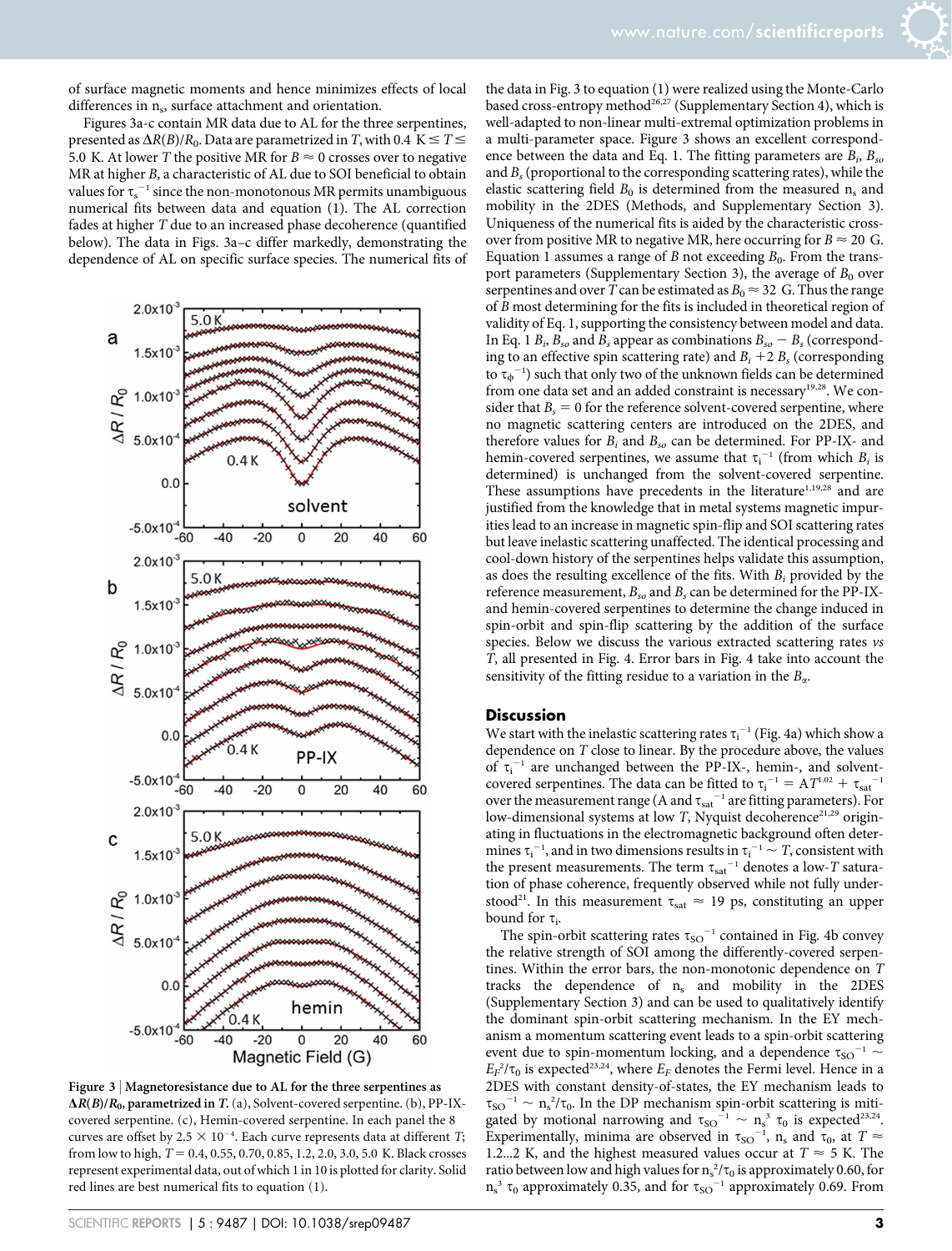

Figure 4 | Scattering rates as function of  $T$ . (a), The inelastic scattering rates  $\tau_i^{-1}$ . (b), The SOI scattering rates  $\tau_{SO}^{-1}$ . (c), The magnetic spin-flip scattering rates  $\tau_{\rm s}^{-1}$ . In each panel black circles represent scattering rates for the solvent-covered serpentine, blue triangles for the PP-IX-covered serpentine, and red squares for the hemin-covered serpentine. In (a) the dashed red line represents a best fit to  $\tau_i^{-1} \sim T^{1.02}$ , and in (c) the solid red line represents a best fit to  $\tau_s^{-1} = \tau_{\Delta s}^{-1} + (\tau_{\text{tf}}^{-1}) \exp(-E_a/k_B T)$ , both as discussed in the text. In (b) the lines connecting data for  $\tau_{SO}^{-1}$  form guides to the eye only. Error bars are indicated by vertical lines.

the ratios it is apparent that the EY mechanism provides a better description for spin-orbit scattering in this system than does the DP mechanism, as expected for a system where mobility is adversely impacted by its proximity to an exposed surface. The EY mechanism limiting  $\tau_{SO}^{-1}$  is consistent with the use of Eq. 1. With the EY mechanism limiting  $\tau_{\text{SO}}^{-1}$ , it is further expected that  $B_{so}$  will be less sensitive to the surface electric field<sup>24</sup>, an advantage for the present method. Indeed in the InAs surface system the electric field is not well controlled and a large randomness in the combination  $B_{so} - B_{ss}$ from which the magnetic spin-flip rate  $\tau_s^{-1}$  is determined, would also have induced additional uncertainty in  $\tau_s^{-1}$ .

Compared to the solvent-covered serpentine, PP-IX and hemin reduce  $\tau_{SO}^{-1}$  and concomitantly reduce the SOI experienced in the 2DES, by  $\sim$  35% for PP-IX and  $\sim$  15% for hemin. The relative reduction in  $\tau_{SO}^{-1}$  for PP-IX and hemin is maintained over the range of T and hence consistently points to an influence of surface coverage. The origin of the decrease must be searched for in the electrostatic interactions between the surface entities and the metallic 2DES. The delocalized electrons associated with the cyclic conjugated groups in the PP-IX molecules are expected to induce a shielding of the surface electric field, diminishing inversion asymmetry and SOI. The same effect will occur under hemin coverage, with same overall organic structure as PP-IX. However, the presence of the Fe center of higher atomic weight will increase the average SOI experienced by electrons in its proximity, an effect also observed in metals systems with adatoms<sup>19,30</sup>. The effect will diminish the reduction in SOI relative to PP-IX, as indeed observed.

Figure 4c contains the magnetic spin-flip rates  $\tau_s^{-1}$ . Within the error bars, the data show that spin-flip scattering is low in the PP-IXcovered serpentine and substantial in the hemin-covered serpentine where furthermore a distinct T-dependence is observed. The low values of  $\tau_s^{-1}$  for PP-IX coverage can be understood from the lack of magnetic moment in the molecule. The origin of magnetic spinflip scattering indeed lies in spin-spin interaction between magnetic moments and the electron spin. An important difference derives from the Fe center in hemin, where a spin exchange mechanism inducies substantial spin-flip scattering in the 2DES. The magnitude and T-dependence of  $\tau_s^{-1}$  implies an interaction  $\sigma$ .S between the hemin local moments S and electrons spin  $\sigma$ , with S denoting the total spin of the hemin's Fe<sup>+3</sup> ion 3d electrons. The existence of spinflips in the 2DES moreover implies a change in S. In hemin's  $Fe^{+3}$  ion, the spin state of the 3d electrons is affected by the surrounding ligands. A strong-field ligand favors pairing of the electrons to form a low-spin  $S=1/2$  state  $(^{2}T_{2g})$  while a weak-field ligand favors unpaired electrons forming a high-spin S=5/2 state ( ${}^{6}A_{1g}$ )<sup>7,9,31</sup>. For a given Fe<sup>+3</sup> in hemin, different near-degenerate spin states can occur, resulting in thermal mixtures<sup>8,10,15,31,32</sup>. Moreover, quantummechanical mixed-spin ground states are also possible<sup>9</sup>. Further, the magnetic susceptibility of polycrystalline hemin has been observed to follow ferromagnetic behavior, with a Curie-Weiss temperature  $\sim$ 32 K, although fully developed magnetization and long-range order were not observed<sup>31</sup>. Since the Curie-Weiss temperature is well above the present measurement range, paramagnetic behavior may be excluded as the origin for the T-dependence of  $\tau_s^{-1}$ . A more likely origin lies in the occurrence of two labile spin states,  $S = 1/2$  and  $5/2$ , observed previously<sup>32</sup>, due to ligand effects in the solid-state environment possibly fluctuating and leading to transiently quasi-degenerate spin states. Spin exchange interactions with the InAs surface electrons then mediate transitions between finely split energy states of the Fe<sup>+3</sup> ion, leading to the observed increase in spin-flip scattering over that observed for PP-IX coverage, and to the T-dependence of  $\tau_s$ <sup>-1</sup>. Although the detailed physics differs, the process can be mapped on a model<sup>33</sup> for the rate of magnetization reversal of 2-state superparamagnetic particles with an anisotropy energy barrier (Néel-Brown expression<sup>34</sup>), leading to an expression  $\tau_s^{-1} = \tau_{\Delta s}^{-1}$ +  $(\tau_{\text{tf}}^{-1})$  exp(- $E_a/k_BT$ ), where in this case  $E_a$  denotes the average energy difference between the system with  $Fe^{+3}$  in the low-spin vs high-spin state,  $\tau_{\rm tf}^{-1}$  is the transition frequency, and  $\tau_{\Delta s}^{-1}$  is included to take into account any T-independent spin-flip rate of processes unrelated to the  $Fe<sup>+3</sup>$  mixed spin state. The hemin data can be fitted to the above expression over the measurement range, as depicted in Fig. 4c, and the resulting parameters acquire reasonable values:  $E_a \approx$ 0.27 meV,  $\tau_{\text{tf}}^{-1} \approx 0.057 \text{ ps}^{-1}$ , and  $\tau_{\Delta s}^{-1} \approx 0.028 \text{ ps}^{-1}$ . The low  $E_a$ indeed indicates near-degenerate levels, while  $\tau_{tf}^{-1}$  of the same approximate magnitude as the actually measured  $\tau_s^{-1}$  validates the physical picture, and the low  $\tau_{\Delta s}^{\phantom{\Delta s} -1}$  implies that the labile spin state of  $Fe<sup>+3</sup>$  plays an important role in the 2DES spin flip scattering. The increase in  $\tau_s^{-1}$  in the presence of hemin compared to solvent or PP-IX indicates the existence of spin interaction between the  $Fe<sup>+3</sup>$  and the 2DES, serving as example of an artificially constructed structure where a nanoscale solid-state system and a biologically relevant moiety interact.

To conclude, in a bio-organic/semiconductor device a quantum interference measurement was used to quantify the spin interactions between a low-dimensional solid-state electron system and hemin. Antilocalization as a probe of spin decoherence allowed measure